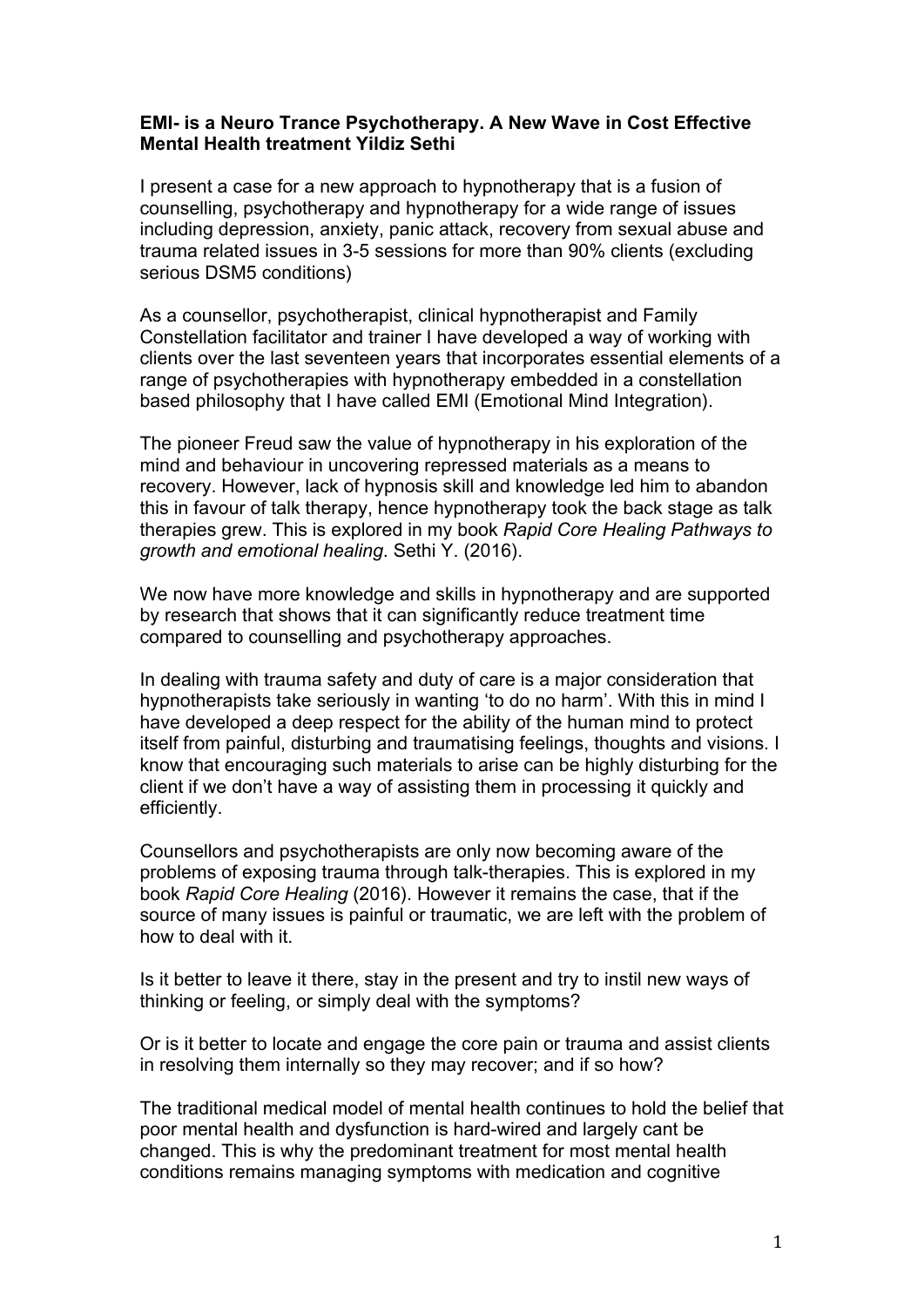behavioural therapy. More recently these beliefs have been challenged by the advent of neuroscience developments that show that far from being hard wired the brain has the capacity for growth, regeneration and recovery in many cases. The American psychiatrist N. Doidge in *The Brains Way of Healing* ( 2015) gives detailed accounts with case studies from his own experiences with patients and references to neuroscience in his book. He shows many instances of recovery and growth that were thought to be impossible according to the medical model.

The problem remains that talk therapies have a limited access to unconscious material and even when such materials are uncovered it is likely to retraumatise. This is untherapeutic. I am not referring to cathartic releases of emotion here.

In crossing the field I move to hypnotherapy. In hypnotherapy training, students are normally instructed to take a client out of trance quickly if a hypnotherapy process inadvertently opens up a traumatic situation as a *duty of care*. The trauma is known as an abreaction and is to be avoided.

Here we have a problem because if the source of the issue is trauma, but hypnotherapists are told to avoid it and counsellors and psychotherapists are not equipped to locate or deal with it adequately, the client has no way of resolving or recovering from the root of their disturbance. This is the dilemma.

Now I will discuss some hypnotherapy matters.

Hypnosis does not have the capacity to heal in itself, as it is simply a trance state that is relatively easy to induce. In a hypnotic state it is possible for repressed materials to arise with the guidance of a skilled hypnotherapist.

Generally, clinical hypnotherapy approaches fall into three basic categories. Direct, Indirect and Ericksonian (metaphorical).

The direct approach involves inducing a deep trance and giving very strong direct messages with the intention of imprinting new feelings, thinking and behaviour and overlaying or displacing that which is problematic or dysfunctional.

The indirect method often involves a lighter trance and a psychotherapeutic interaction and communication with the client so as to allow resolutions and new possibilities to arise through the therapeutic collaboration.

The Ericksonian method involves the use of metaphors that weave the client's experiences, dilemma's, feelings and choices into narrative in a way that encourages them to discover and utilise resources and find new perspectives and possibilities.

As a hypnotherapist I strongly favour the indirect approach and also often use Ericksonian approaches as I find these more sensitive and respectful of the client's world in utilising their inner resources towards self-healing and growth.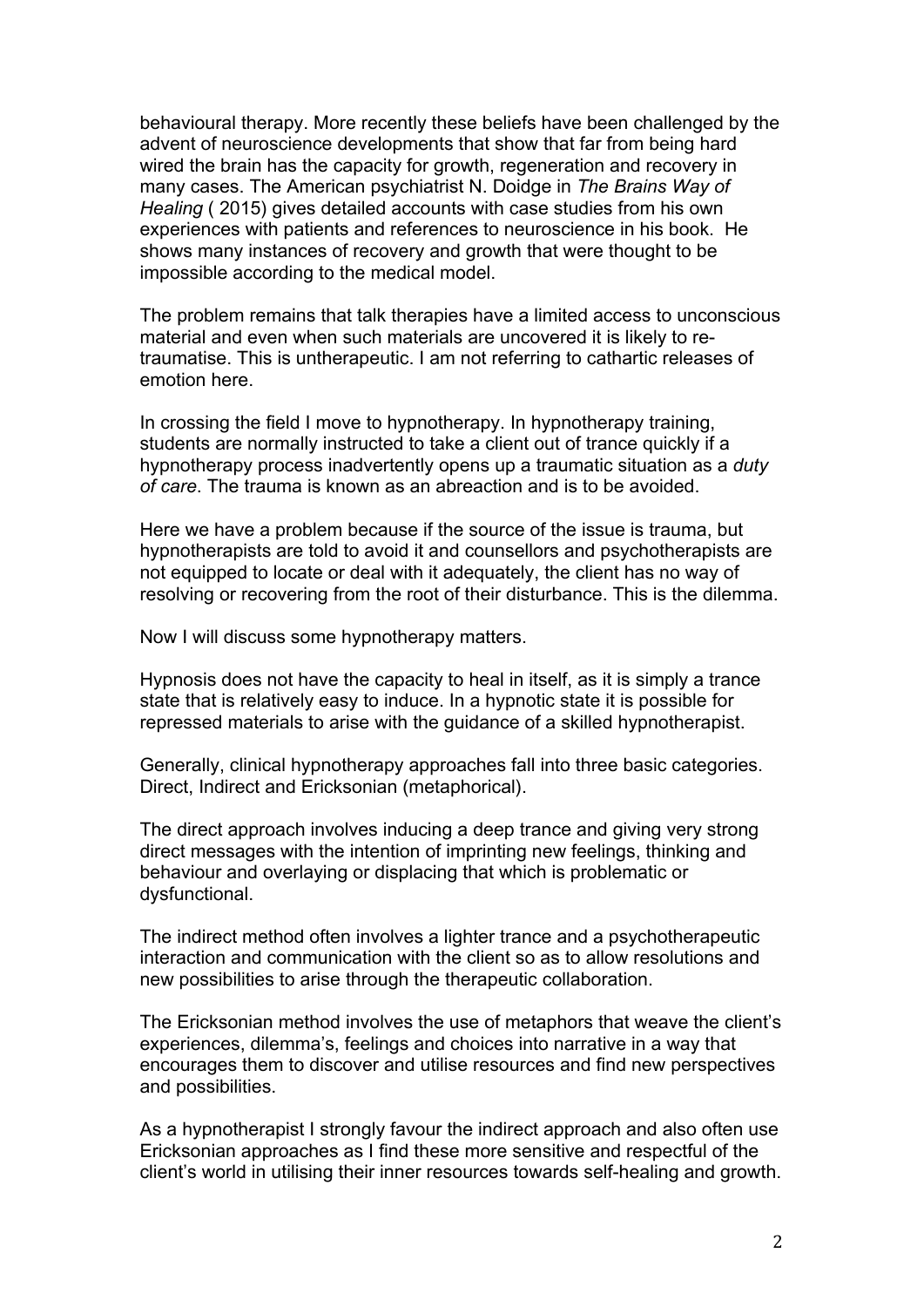This enhances empowerment and does not encourage dependency or rely on the therapist having to put aside or put down, a client's lived experiences in favour of their view of how it 'should' be.

Hypnotherapy training involves an understanding of how to induce hypnotic trance with often a specific focus on inducing a deep trance. For most hypnotherapy schools it is important to be able to test the effectiveness of the induction often with involuntary responses from the client such as hand levitation on command. It is thought that such deep trances are more conducive to being able to receive the suggestions given by the hypnotherapist. This is particularly so in the case of the direct hypnosis method.

In terms of the indirect hypnotherapy approach, this is much less understood and often involves a fairly eclectic presentation of a wide range of therapeutic techniques with neuro-linguistic programming (NLP) frequently tagged on for good measure. This frequently forms a 'bag of tools' for clinical hypnotherapists that forms an often a 'hit and miss' approach to client needs. A range of techniques each picked out of specific modalities without consideration of the context of their original philosophy and background. This is often an incongruent mixture of conflicting approaches that can be confusing for both the therapist and client alike. as there is a lack of clarity in pursuing a coherent therapeutic pathways for resolution and healing.

Overall there remains a lack of understanding of how disturbances to the psyche occur and what is required to provide pathways to resolution for most hypnotherapists.

It is perhaps for this reason that many hypnotherapists favour the direct method of hypnosis as this is less confusing and what many clients expect according to what they have heard of hypnosis and hypnotists.

Most indirect hypnotherapy training does not provide reliable and structured training in psychotherapeutic methods that are replicable, affective and therapeutic for a wide range of specific issues. As a psychotherapist primarily, I was and remain more interested in assisting people resolve dysfunctions or disturbances in the most effective ways possible in a client-centred rather than a didactic or haphazard and eclectic manner. For me the depth of the trance is not as important as positive client outcomes.

At present we have many modalities that range from general counselling involving talk-therapies, to emotionally-focused, solution-focused, cognitivebehavioural focus, expressive and art therapies to hypnotherapies and many more. While each modality is of value in its own right, they generally focus primarily on one or a couple of human areas of experience only at a time, such as emotions, thoughts or behaviour. The problem is that human beings are multi faceted and complex rather than simple, so I believe we need to use approaches that address this complexity.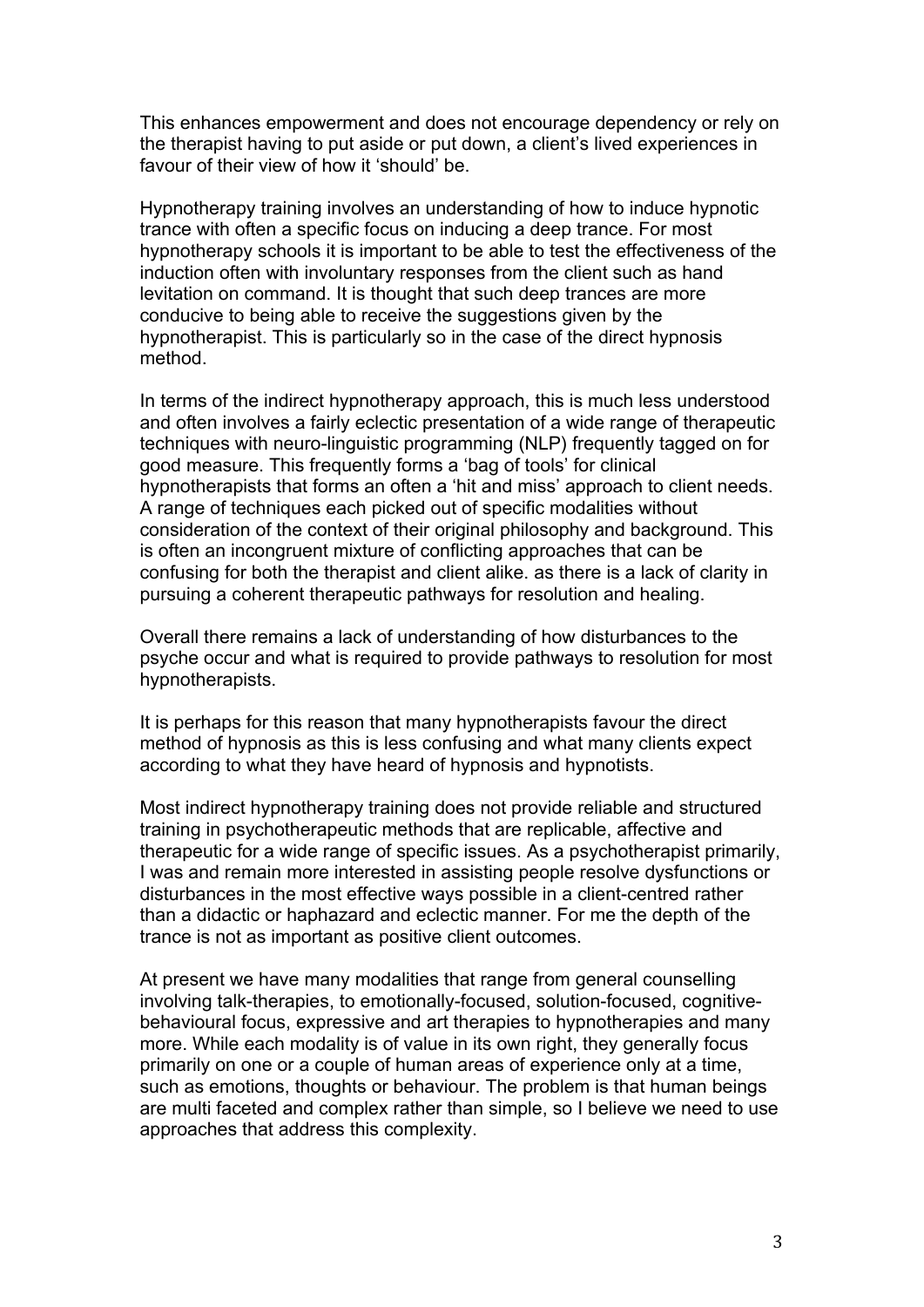In my own practice I found that when I include several areas of focus that form congruence in relation to the person and the issue in one process, each of the components form a larger collective outcome that is more beneficial to the clients recovery. This makes sense to me in light of the N Dorridge (2015) claim that 'What fires together wires together' when discussing neural pathways firing simultaneously in promoting the ability of the brain to repair, adapt and grow. For example this may include thoughts, emotions and body senses being activated together in one process.

The latest developments in neuroscience, confirm that the brain is a complex organ that is highly adaptive and has the potential to grow, recover and heal. Further it is deeply integrated into the body through the nervous system, body tissues, physical senses and emotions. It is not all about brain function or body chemistry, but also about senses, emotions, memories and what we make of our experiences that contribute to a much larger entity, the mind. Here we come to another question. What is the mind?

'the element or complex of elements in an individual that feels, perceives, thinks, wills, and especially reasons.' Medical Definition of mind. Webster. M. Cited 2017

This leads to the development of Emotional Mind Integration (EMI). EMI is a complete neuro-trance-psychotherapy modality with its own philosophy, theory, processes and techniques. It focuses on the presenting issue, locates the source and guides a resolution and integration within one 60-minute session for each neural pathway.

This is a fusion of phenomenology, counselling, psychotherapy, hypnotherapy, ego state therapy and aspects of Family Constellation theory and practice and neuroscience and takes place in a client centred manner.

EMI views the mind and body as a collection of emotional mind states. These states form, die and reform constantly in a continuous process from birth. New Emotional Mind States form to look after areas of the personality in response to lived experiences and are superseded when they are no longer relevant. This is the normal growth and maturation process. However through more difficult situations disturbed emotional mind states are formed that can become problematic triggers in daily life. These do not go through the life and death process of normal emotional mind states but become stuck or frozen unless they are processed appropriately into the personality. The purpose of EMI is to resolve disturbed Emotional Mind states.

In developing EMI there has been a fusion of complimentary and coherent philosophies and practices to form a largely humanistic, phenomenological philosophy that is emotion, body sense and solution-focused. EMI philosophy takes into account the human requirements for love, connection, safety, justice, dignity and autonomy as a foundation for resolution and wellbeing.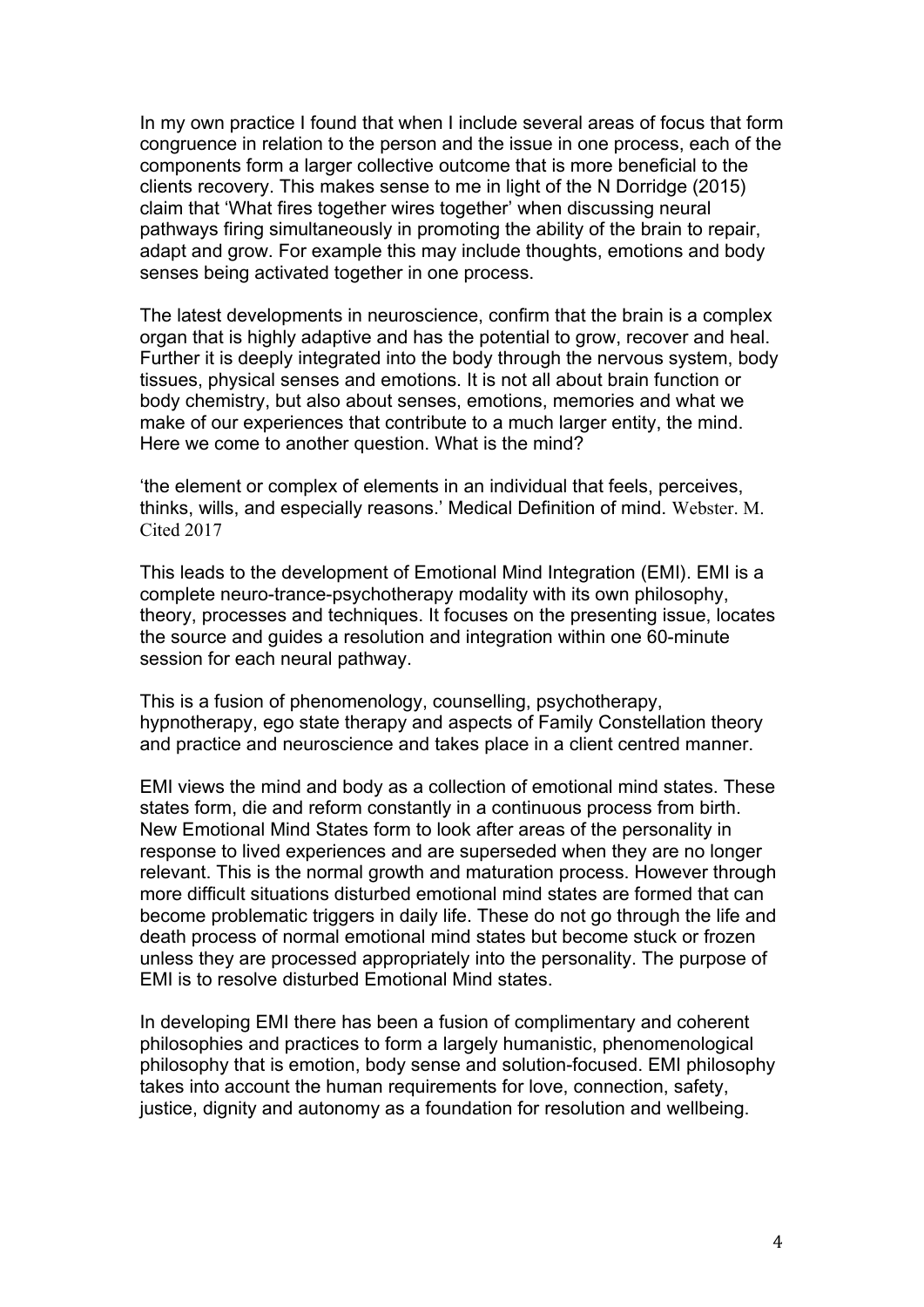The modality facilitates the resolution of depression, anxiety, panic attacks, recovery of sexual abuse the underlying dynamics of addiction and trauma in 3-5 sessions.

It is

- Psychodynamic in locating root causes<br>• Phenomenological concentrates on con
- Phenomenological concentrates on consciousness and the objects of direct experience
- Solution focused in allowing resolutions to be guided in the unconscious mind through EMI Healing pathways,
- Client-centred in engaging body senses and neural pathways to locate and guide the process.
- A brief psychotherapy in completing the resolution of one neural pathway within each session and completing the process with an integration technique, so that a complex issue requires only a few sessions for most clients.

The process is highly structured to provide safety and is composed of several EMI techniques. Some portions of the process are firmly guided for structure and safety by the therapist, while others and are client centred in facilitating the processing of emotions, thoughts and solutions. The aim of the EMI process is to facilitate self-healing within its structure.

The process is particularly useful and effective in working with disturbed or traumatised emotional mind states and covers a wide range of issues.

This means that repressed material is opened, resolved and integrated within one session at a time, thereby allowing the client to leave each session in a settled and composed state.

In 2017 we have a vast amount of psychotherapy and neuroscience knowledge at our disposal. I believe it is time to utilise the best of this tapestry of resources in formulating more efficient and effective ways to work in assisting people to utilise their innate abilities for recovery, self-healing and wellbeing. EMI spans the psychotherapy and hypnotherapy fields in bring together relevant philosophy, knowledge and techniques in a way that provides a new way of dealing with trauma, mental health and human suffering in a cost effective way for a large proportion of the population. EMI is a 6 day training course.

For details of EMI Training see www.emotionalmindintegration.com

More information of EMI may be found in *Rapid Core Healing Pathways to growth and emotional healing: Using the unique Dual approach of Family Constellations and Emotional Mind Integration for personal and systemic health.(2016)* Yildiz Sethi. It is available from Amazon or from her at **References**